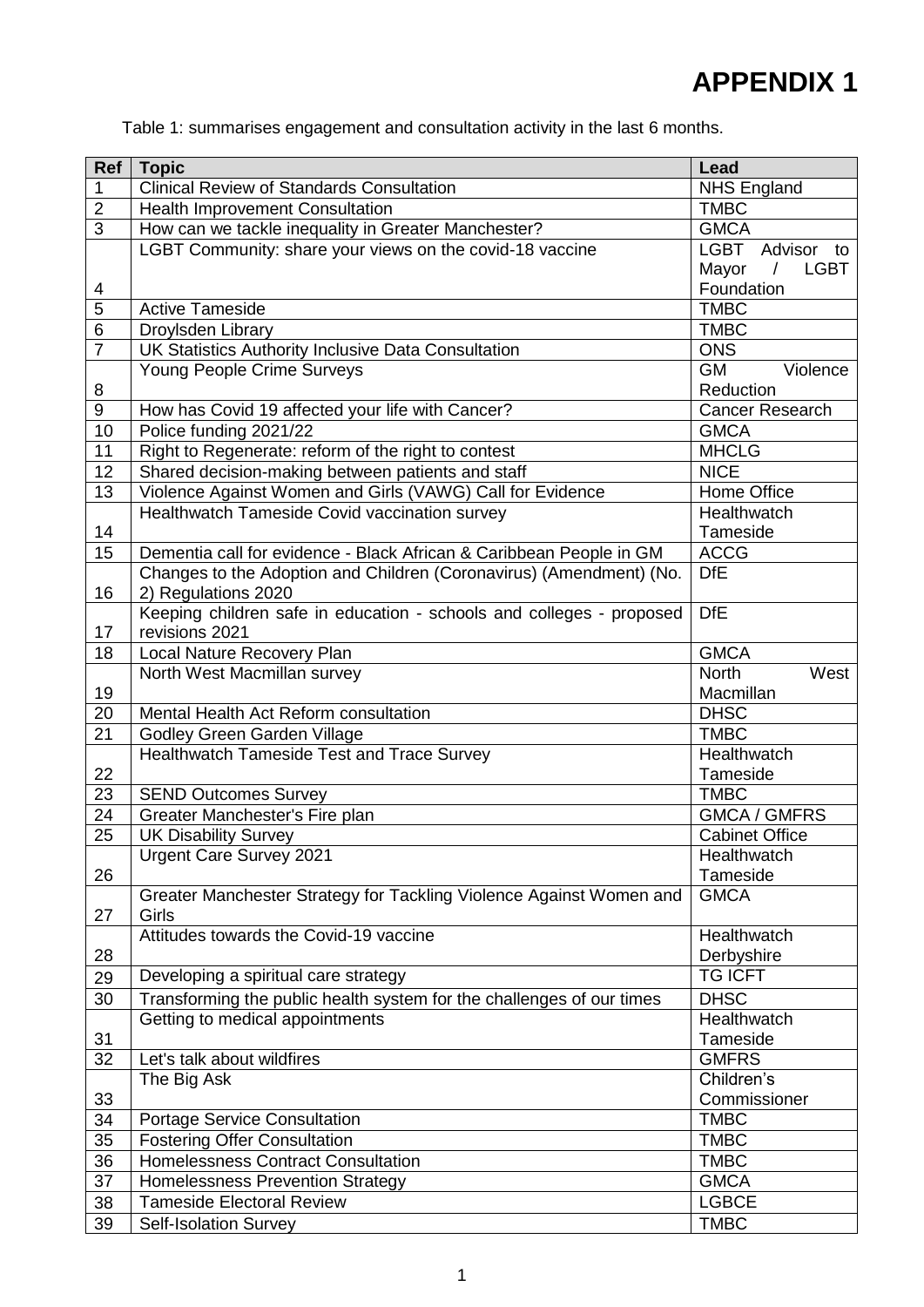| <b>Ref</b> | ppic                        | 02C<br>-cau |
|------------|-----------------------------|-------------|
| 40         | 5urve∨<br>Infant<br>-eedina | <b>TMBC</b> |

Table 2: summarises engagement and consultation activity in the last two years (including those over the last 6 months).

| Ref            | <b>Topic</b>                                                                                                  | Lead                           |
|----------------|---------------------------------------------------------------------------------------------------------------|--------------------------------|
| $\mathbf 1$    | <b>Wheelchair Survey</b>                                                                                      | <b>GMHSCP</b>                  |
|                |                                                                                                               | Department<br>for              |
|                | Adding folic acid to flour                                                                                    | Health and Social              |
| $\overline{2}$ |                                                                                                               | Care                           |
| $\overline{3}$ | What Matters to You? (2019)                                                                                   | <b>CCG</b>                     |
| $\overline{4}$ | Tameside Museums and Galleries: Planning for the Future                                                       | <b>TMBC</b>                    |
| 5              | <b>Consultation on Proposed PSPO for Moorland</b>                                                             | <b>TMBC</b>                    |
| 6              | <b>Local Studies and Archives Forward Plan</b>                                                                | <b>TMBC</b>                    |
| $\overline{7}$ | Shining a Light on Suicide                                                                                    | <b>GMHSCP</b>                  |
|                | Higher technical education consultation                                                                       | Department<br>for<br>Education |
| 8              |                                                                                                               |                                |
| 9              | <b>Changing Places Toilets</b>                                                                                | <b>MHCLG</b>                   |
| 10             | Support for victims of domestic abuse in safe accommodation                                                   | <b>MHCLG</b>                   |
| 11             | <b>Greater Manchester High Rise Residents Survey</b>                                                          | <b>GMCA</b>                    |
| 12             | Redress for purchasers of new build homes and the new homes<br>Ombudsman                                      | <b>MHCLG</b>                   |
|                | Restraint in mainstream settings and alternative provision                                                    | Department<br>for              |
| 13             |                                                                                                               | Education                      |
| 14             | Tenancy deposit reform: a call for evidence                                                                   | <b>MHCLG</b>                   |
| 15             | Digital-first Primary Care: Policy consultation on patient registration,<br>funding and contracting rules     | <b>NHSE</b>                    |
|                | Supporting victims and witnesses every step of the way: experiences of                                        | <b>GMP</b>                     |
| 16             | police, court and support services                                                                            |                                |
|                |                                                                                                               | <b>Medicines</b><br>and        |
|                | How should we engage and involve patients and the public in our work                                          | Healthcare                     |
| 17             |                                                                                                               | <b>Products Agency</b>         |
|                |                                                                                                               | <b>GM</b><br><b>VCSE</b>       |
|                | VCSE in Greater Manchester - the next 10 years                                                                | Devolution                     |
| 18             |                                                                                                               | Reference Group                |
| 19             | A new deal for renting: resetting the balance of rights and responsibilities<br>between landlords and tenants | <b>MHCLG</b>                   |
| 20             | Rogue Landlord Database Forum                                                                                 | <b>MHCLG</b>                   |
|                |                                                                                                               | Department<br>for              |
|                | Advancing our health: prevention in the 2020s                                                                 | Health and Social              |
| 21             |                                                                                                               | Care                           |
| 22             | Co-operative Councils' Innovation Network Proposals                                                           | <b>TMBC</b>                    |
| 23             | Improving Specialist Care: GM Cardiology                                                                      | <b>GMHSCP</b>                  |
| 24             | Transport and the Night Time Economy                                                                          | <b>GMCA</b>                    |
| 25             | Measures to reduce personal water use                                                                         | <b>DEFRA</b>                   |
|                |                                                                                                               | Department<br>for              |
| 26             | Electric vehicle chargepoints in residential and non-residential buildings                                    | Transport                      |
|                |                                                                                                               | Department<br>for              |
| 27             | Home to school travel and transport: statutory guidance                                                       | Education                      |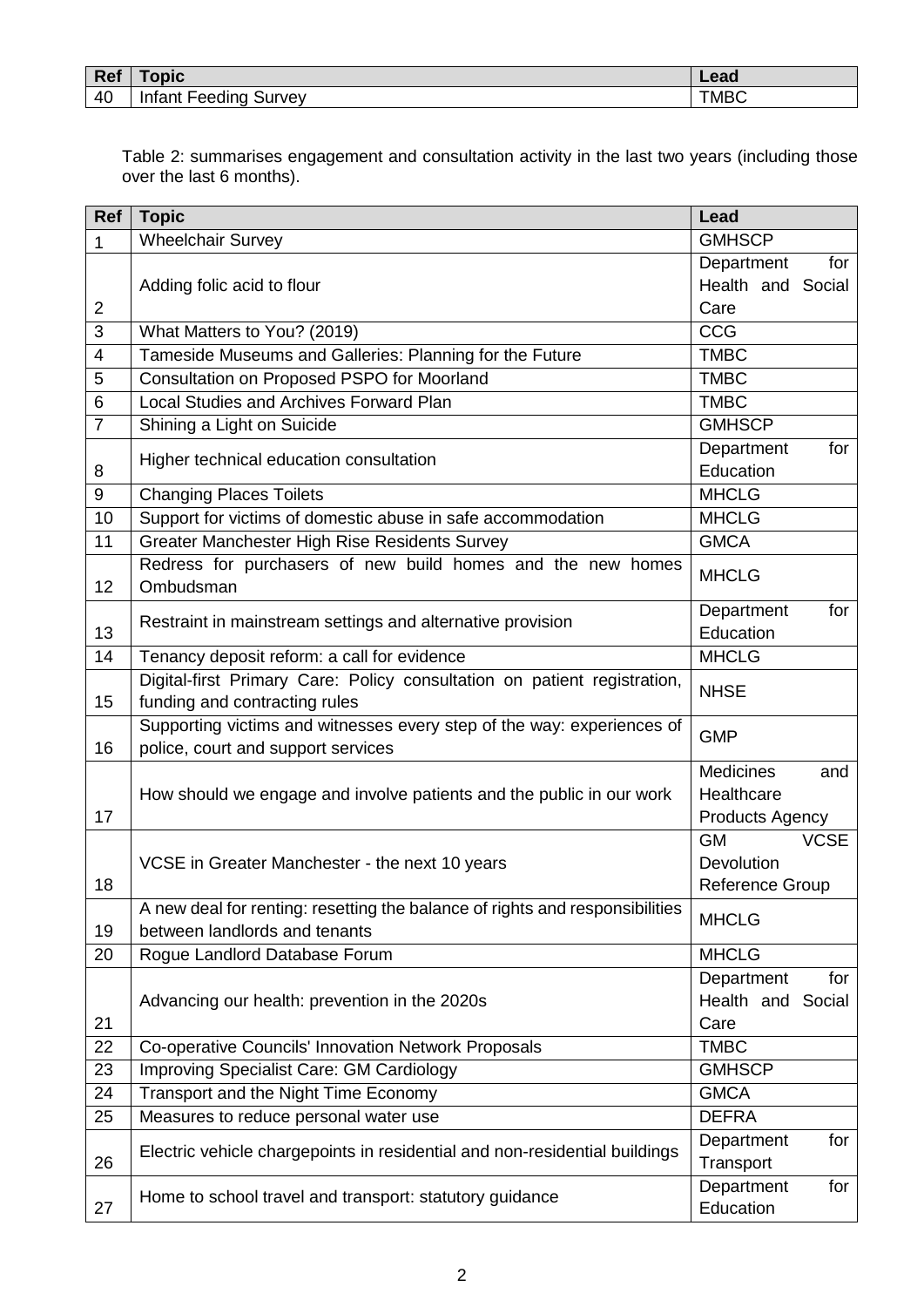| <b>Ref</b> | <b>Topic</b>                                                               | Lead                       |
|------------|----------------------------------------------------------------------------|----------------------------|
|            |                                                                            | Ministry<br>for            |
|            | Sprinklers and other fire safety measures in new high-rise blocks of flats | Housing,                   |
|            |                                                                            | Community,<br>and          |
| 28         |                                                                            | <b>Local Government</b>    |
| 29         | LGBT Foundation Trans and NB People affected by cancer                     | <b>LGBT</b> Foundation     |
| 30         | Doing Buses Differently                                                    | <b>TfGM</b>                |
| 31         | <b>Tameside Health Improvement</b>                                         | <b>TMBC</b>                |
| 32         | Greater Manchester Hate Crime Plan                                         | <b>GMCA</b>                |
| 33         | The Ignition Project                                                       | <b>GMCA</b>                |
| 34         | Health Improvement Stakeholder Engagement                                  | <b>TMBC</b>                |
| 35         | EDS2 Event Dec 2019 Feedback                                               | <b>TMBC</b>                |
| 36         | <b>Budget Conversation 2020/21</b>                                         | <b>TMBC/CCG</b>            |
|            |                                                                            | Healthwatch                |
| 37         | Healthwatch - Home Care Survey                                             | Tameside                   |
|            |                                                                            | Healthwatch                |
| 38         | Healthwatch - Residential Care Survey                                      | Tameside                   |
|            |                                                                            | Healthwatch                |
| 39         | <b>Healthwatch - Carers Survey</b>                                         | Tameside                   |
|            |                                                                            | Department<br>for          |
| 40         | Ofsted inspection: removal of outstanding exemption                        | Education                  |
| 41         | Greater Manchester review of paediatric medicine hospital services         | <b>GMHSCP</b>              |
| 42         | Appointee and Deputyship Consultation                                      | <b>TMBC</b>                |
| 43         | <b>Future of PEN Survey</b>                                                | <b>TMBC</b>                |
| 44         | Tameside Sexual Health Services Survey                                     | <b>TMBC</b>                |
| 45         | <b>Chadwick Dam Bee Network Scheme</b>                                     | <b>TMBC</b>                |
| 46         | Hill St to Trafalgar Sq, Bee Network Scheme                                | <b>TMBC</b>                |
| 47         | <b>Stamford Drive Bee Network Scheme</b>                                   | <b>TMBC</b>                |
| 48         | Clarendon Rd Bee Network Scheme                                            | <b>TMBC</b>                |
| 49         | Rayner Lane Bee Network Scheme                                             | <b>TMBC</b>                |
| 50         | Ross Lave Lane Bee Network Scheme                                          | <b>TMBC</b>                |
| 51         | A57 Crown Point Bee Network Scheme                                         | <b>TMBC</b>                |
| 52         | Ashton Streetscape Bee Network Scheme                                      | <b>TMBC</b>                |
| 53         | Ashton Town Centre South Bee Network Scheme                                | <b>TMBC</b>                |
| 54         | Manchester Road Link Bridge Bee Network Scheme                             | <b>TMBC</b>                |
| 55         | A57 Denton to Hyde Bee Network Scheme                                      | <b>TMBC</b>                |
| 56         | <b>Council Off-Street Parking Review</b>                                   | <b>TMBC</b>                |
| 57         | Future Health and Care Services in Hattersley                              | <b>TMBC</b>                |
| 58         | <b>First Homes</b>                                                         | <b>MHCLG</b>               |
|            | Reforms to unregulated provision for children in care and care leavers     | Department<br>for          |
| 59         |                                                                            | Education                  |
|            | Review of the ban on the use of combustible materials in and on the        |                            |
| 60         | external walls of buildings                                                | <b>MHCLG</b>               |
| 61         | Manchester's Gay Village - What it means to those who use it               | <b>GMCA</b>                |
| 62         | Tameside Council's Statutory Budget Consultation 2020/21                   | <b>TMBC</b>                |
| 63         | <b>Hyde Town Centre Consultation</b>                                       | <b>TMBC</b>                |
|            | Integrating Care for Trans Adults                                          | Open<br>University,        |
|            |                                                                            | <b>LGBT</b><br>Foundation, |
|            |                                                                            | Yorkshire<br>and           |
| 64         |                                                                            | <b>MESMAC</b>              |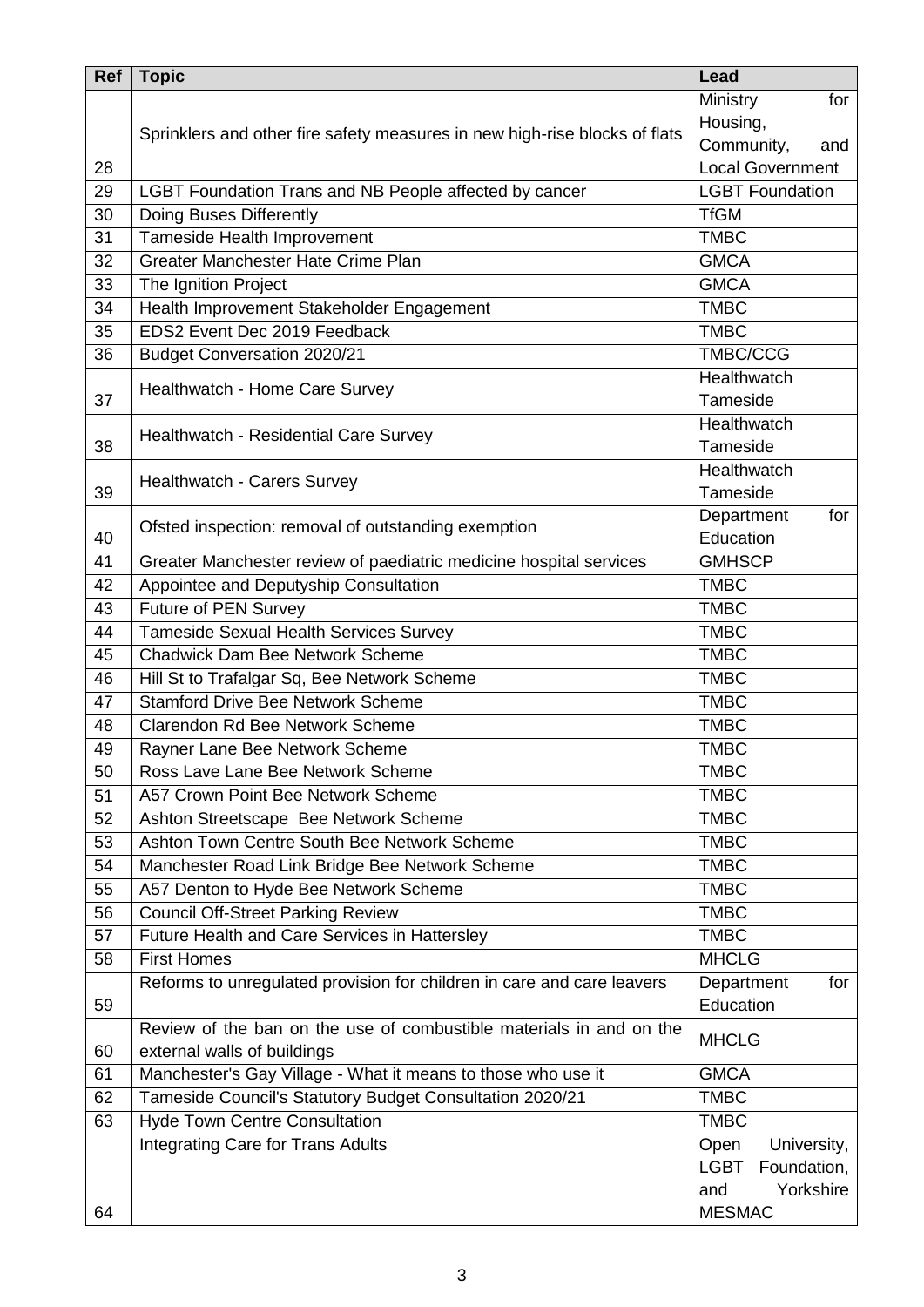| <b>Ref</b> | <b>Topic</b>                                                                                                    | Lead                              |
|------------|-----------------------------------------------------------------------------------------------------------------|-----------------------------------|
|            | Changes to Ofsted's post-inspection processes and complaints handling:                                          | <b>Ofsted</b>                     |
| 65         | proposed improvements                                                                                           |                                   |
| 66         | NHS Net Zero - Call for evidence                                                                                | <b>NHS</b>                        |
|            | Healthwatch Tameside Young people's health & care Survey 2020                                                   | Healthwatch                       |
| 67         |                                                                                                                 | Tameside                          |
|            | Healthwatch Tameside General survey 2020                                                                        | <b>Healthwatch</b>                |
| 68         |                                                                                                                 | Tameside                          |
|            | Understanding the impact of the Coronavirus on voluntary, community                                             | <b>GMCA</b>                       |
| 69         | and social enterprise organisations (VCSE)                                                                      |                                   |
|            | Understanding the impact of Coronavirus on food banks, clubs, pantries                                          | <b>GMCA</b>                       |
| 70         | and other food providers                                                                                        |                                   |
| 71         | Protecting places of worship consultation                                                                       | Home Office                       |
|            | Low Pay Commission consultation                                                                                 | Pay<br>Low                        |
| 72         |                                                                                                                 | Commission                        |
| 73         | NHS: Your current experience of coronavirus                                                                     | <b>NHS</b>                        |
| 74         | LGBT People: Share How Coronavirus Has Affected You                                                             | <b>LGBT Foundation</b>            |
| 75         | Physical Activity in Covid-19                                                                                   | <b>Greater Sport</b>              |
|            | Greater Manchester Big Disability Survey - Covid 19 Special /                                                   | <b>GMCA</b>                       |
| 76         | Greater Manchester Big Disability Survey about Covid 19 - Easy Version                                          |                                   |
|            | Covid-19 Survey                                                                                                 | Healthwatch                       |
| 77         |                                                                                                                 | Tameside                          |
| 78         | COVID-19 in the Caribbean and African Community                                                                 | <b>GMCA</b>                       |
| 79         | Manchester Pride Online Consultation                                                                            | Manchester Pride                  |
| 80         | New walking & cycling measures to allow safe social distancing                                                  | <b>TMBC</b>                       |
| 81         | <b>Future Travel Survey</b>                                                                                     | <b>TfGM</b>                       |
|            | Greater Manchester, Ethnic Minority Experiences of Caring: Your Voice                                           | Wraparound                        |
|            | <b>Matters</b>                                                                                                  | Partnership/Greater               |
|            |                                                                                                                 | Manchester Health                 |
|            |                                                                                                                 | Social Care<br>and                |
| 82         |                                                                                                                 | Partnership                       |
| 83         | Survey for Foster Carers in Tameside                                                                            | <b>TMBC</b>                       |
| 84         | LGBTQI+ sport and physical activity                                                                             | <b>Pride Sports</b>               |
| 85         | <b>Greater Moments COVID -19</b>                                                                                | <b>Greater Moments</b>            |
| 86         | National Health Data Consent Survey                                                                             | The CLIMB Project                 |
|            | Children's Food Campaign and Food Active Survey                                                                 | Children's<br>Food                |
| 87         |                                                                                                                 | Campaign                          |
| 88         | <b>LGBT Homes Survey</b>                                                                                        | <b>LGBT Foundation</b>            |
|            | Consultation on proposed changes to the assessment of GCSEs, AS and<br>A levels in 2021                         | Ofqual                            |
| 89         |                                                                                                                 |                                   |
|            | Save the Children                                                                                               | Youth<br>Tameside<br>Council/Save |
| 90         |                                                                                                                 | the<br>Children                   |
|            |                                                                                                                 | <b>GMCA</b>                       |
| 91<br>92   | Developing a Race Equality Panel<br>Impact of COVID-19 and Building Back Better                                 | TMBC / CCG                        |
| 93         |                                                                                                                 | <b>TMBC</b>                       |
| 94         | Reopening the high street safely                                                                                | Worth-it                          |
|            | Tameside & Glossop Young People Wellbeing Survey<br>Greater Manchester State of the VCSE Sector Evaluation 2020 |                                   |
| 95         |                                                                                                                 | 10GM/University of<br>Salford     |
|            |                                                                                                                 |                                   |
| 96         | <b>Local Offer Survey</b>                                                                                       | <b>TMBC</b>                       |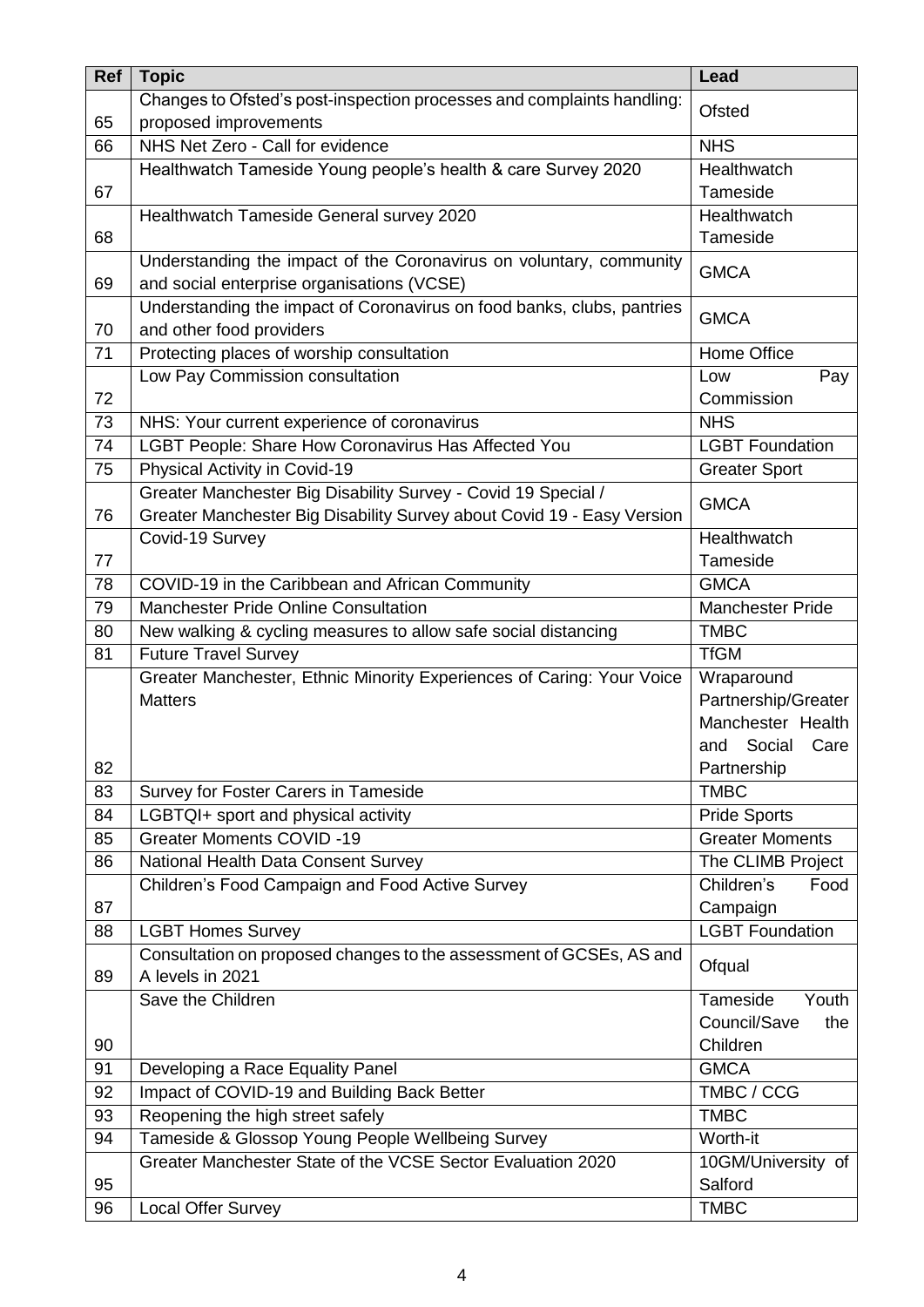| <b>Ref</b> | <b>Topic</b>                                                                     | Lead                          |
|------------|----------------------------------------------------------------------------------|-------------------------------|
| 97         | Statement of community involvement update                                        | <b>TMBC</b>                   |
| 98         | Greater Manchester's Big Mental Wellbeing Conversation                           | <b>GM HSCP</b>                |
| 99         | The IGNITION Project: how do you use your parks?                                 | Ignition Project              |
| 100        | Managing pavement parking                                                        | <b>DfT</b>                    |
| 101        | Distributing vaccines and treatments for Covid-19 and flu                        | <b>DHSC</b>                   |
|            | <b>Healthy Start Vouchers</b>                                                    | <b>NHS</b><br><b>Business</b> |
| 102        |                                                                                  | <b>Services Authority</b>     |
| 103        | Carers' experiences of the coronavirus (COVID-19) pandemic<br>September 2020     | <b>Carers UK</b>              |
|            | <b>City Centre Transport Strategy Consultation</b>                               | Manchester<br>City            |
| 104        |                                                                                  | Council                       |
| 105        | Creating quieter and safer residential streets to support walking and<br>cycling | <b>TMBC</b>                   |
| 106        | <b>GM Clean Air Plan</b>                                                         | GMCA / TfGM                   |
| 107        | <b>GM Minimum Licensing Standards</b>                                            | GMCA / TfGM                   |
| 108        | Improving Access to Primary Care                                                 | TMBC / CCG                    |
|            | Employment during the Coronavirus Pandemic for people with lived                 | West<br><b>North</b>          |
|            | experience of disability and long term conditions                                | <b>Disabled</b><br>Peoples    |
| 109        |                                                                                  | Stakeholder Group             |
| 110        | Improving health and wellbeing support for armed forces                          | <b>NHS England</b>            |
| 111        | <b>Budget Consultation 2021/22</b>                                               | <b>TMBC/CCG</b>               |
|            | Ethnic disparities and inequality in the UK: call for evidence                   | Commission<br>on              |
|            |                                                                                  | Ethnic<br>Race and            |
| 112        |                                                                                  | <b>Disparities</b>            |
| 113        | Inclusive Growth Strategy                                                        | <b>TMBC</b>                   |
| 114        | <b>Foster Care Training Feedback</b>                                             | <b>TMBC</b>                   |
| 115        | <b>Foster Care Branding</b>                                                      | <b>TMBC</b>                   |
| 116        | A57 Link Roads Consultation                                                      | Highways England              |
| 117        | Metrolink ticketing survey                                                       | <b>TfGM</b>                   |
| 118        | Independent Faith Engagement Review: call for evidence                           | <b>MHCLG</b>                  |
| 119        | <b>Contraception Services in Greater Manchester Survey</b>                       | GMCA / GM HSCP                |
| 120        | Young Person's Contraceptive Survey                                              | GMCA / GM HSCP                |
| 121        | Creating "Pop-Up" Cycle Lanes to Support Safe Walking and Cycling -<br>A635      | <b>TMBC</b>                   |
| 122        | Tameside Citizen Feedback Survey                                                 | <b>TMBC</b>                   |
| 123        | Living with Covid GM resident survey #1                                          | <b>GMCA</b>                   |
|            | Doing Buses Differently: The impact of Covid-19 on our proposals for the         | <b>GMCA</b>                   |
| 124        | future of your buses                                                             |                               |
| 125        | How do you use local data?                                                       | <b>GMCA</b>                   |
| 126        | Tameside Low Carbon & Environment Strategy Survey                                | <b>TMBC</b>                   |
| 127        | <b>Clinical Review of Standards Consultation</b>                                 | <b>NHS England</b>            |
| 128        | <b>Health Improvement Consultation</b>                                           | <b>TMBC</b>                   |
| 129        | How can we tackle inequality in Greater Manchester?                              | <b>GMCA</b>                   |
|            | LGBT Community: share your views on the covid-18 vaccine                         | <b>LGBT</b><br>Advisor to     |
|            |                                                                                  | Mayor<br><b>LGBT</b>          |
| 130        |                                                                                  | Foundation                    |
| 131        | <b>Active Tameside</b>                                                           | <b>TMBC</b>                   |
| 132        | Droylsden Library                                                                | <b>TMBC</b>                   |
| 133        | UK Statistics Authority Inclusive Data Consultation                              | <b>ONS</b>                    |